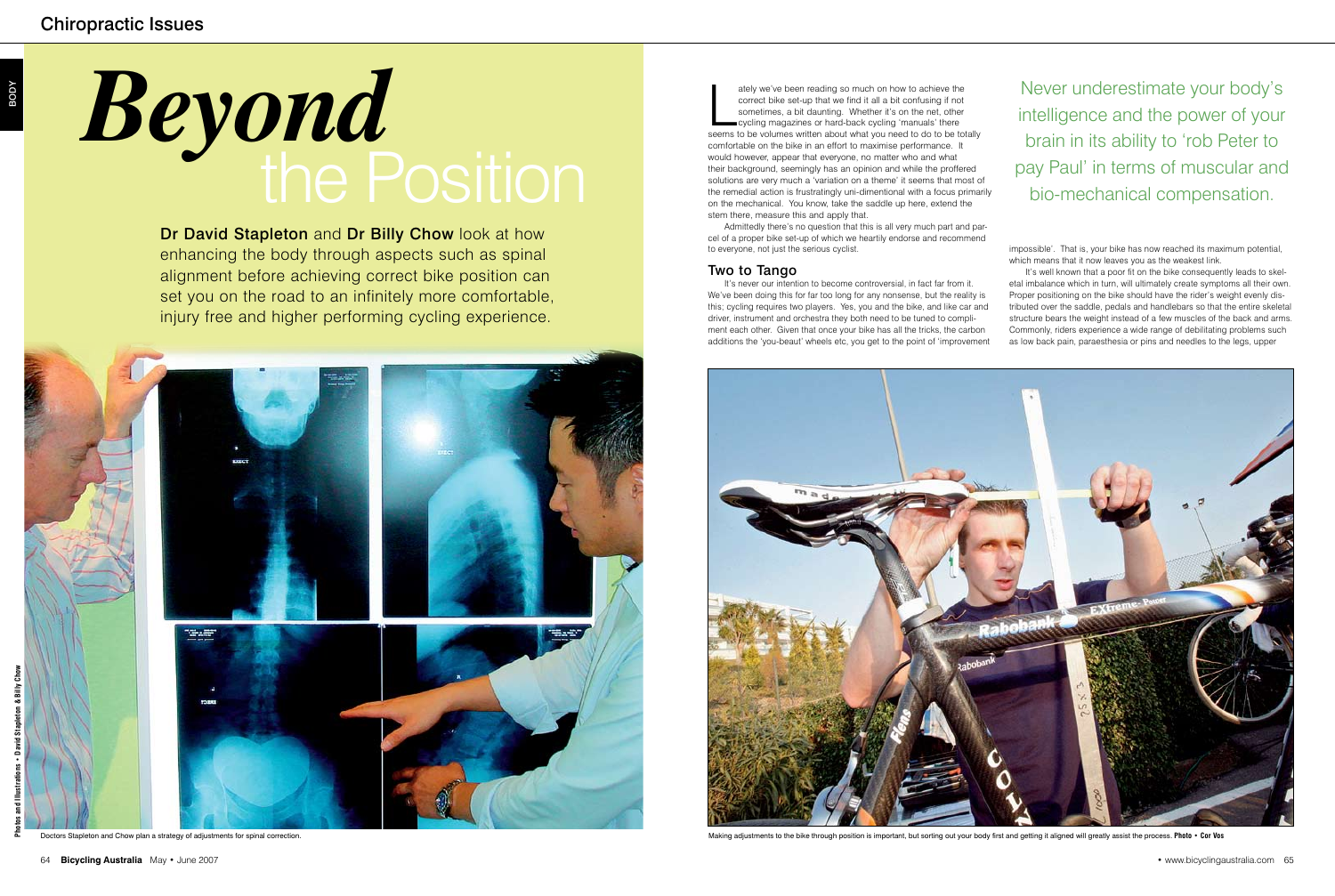body and neck, together with shoulder and forearm pain, just to name a few. It's fair to say that over the years we've seen a huge range of musculo-skeletal complexities ranging from premature bony degeneration, debilitating knee problems to serious compensation of the larger muscle groups especially throughout the upper torso. All of these ultimately result in loss of power, premature fatigue, and the generation of new injuries and, without a doubt, the exacerbation of old ones. Remember too, that while it's vital to feel comfortable on the bike it's also about maximising performance as well. Just as an example, we know that a proper fit is very likely to increase the economy of oxygen consumption. In fact, research from an Olympic Training Centre in the USA tested elite juniors before and after they were positioned properly on their bikes and concluded that a proper fit reduced their average oxygen consumption by between 8 to 14% at a given workload.

Never underestimate your body's intelligence and the power of your brain in its ability to 'rob Peter to pay Paul' in terms of muscular and bio-mechanical compensation. It will do that without you even knowing about it until such time as the rot sets in and suddenly you have pain. As an example, if you were to walk around with one heel of your shoe just a tad shorter than the other, you would subconsciously and quite quickly, develop a posture that would attempt to absorb the height difference on the other side. Over time however, it would quietly compensate at the expense of your low back or upper thoracic spine. If you've ever worn a plaster cast on your leg or had to use crutches you'll know exactly what we're talking about.

### Not Just About the Bike

Here's the point. Most advice with respect to bike set-up usually takes the body 'as is' to the bike, and adjusts the bike proportionally to the body's measurements, which of course would appear a fair and reasonable thing to do. Common sense would tell you that and no doubt for a lot of people it would appear to work perfectly. And it does.

However, in reality it's not always quite like that. There's an extremely important piece of the jig-saw that appears to be sadly overlooked. People don't come in 'rack' sizes and more importantly what you see on the outside is by no means what exists on the inside. There is a huge variation of imbalances and asymmetries simply because human skeletal frames are certainly not perfect and other complexities arising from things such as injury, postural anomalies and other seemingly 'normal' day to day human imperfections tend to make us all somewhat different. Understandably, that's why some riders can get away with the quick 'mathematical' fix and others simply can't.

From a chiropractic point of view we always seem to struggle with the generalisation that we need to prop skeletal instabilities mechanically with some sort of compensatory device. That is, the assumption is very often made that if a leg is 'short' the immediate solution is to just jack it up with an orthotic device, measure up the bike again, adjust it accordingly and hop on. Importantly we need to find out why the leg is short, that is, do you have an anatomically short leg due to an accident or birth defect or is your leg short, for example, due to rotation of the 'wing' of your pelvis. How would you know? If you had an anatomically short leg, there is no question that your decision to elevate your foot by way of an orthotic device is a wise move and will no doubt serve you well. Podiatrists are great for resolving these types of problems. But if the latter was true you could lift your heel until you were blue in the face and be no further advanced. The truth is that you would more than likely become worse off over time in terms of wear and tear on other supportive muscles, connective tissue and ligamentation.

In other words the message is, where possible, get yourself checked.



Figure 1

People don't come in 'rack' sizes and more importantly what you see on the outside is by no means what exists on the inside.

Just remember, ADIO, that is, assess your spine and skeletal structure from **A**bove, **D**own, **I**nside, **O**ut. Look at your entire frame and have it evaluated by a professional for what it really is. Very often to the untrained eye, anomalies such as swayback (hyper-lordosis), scoliosis (s-bend in the spine), forward head projection, kyphosis (hunch back) or hip, knee and foot rotation are overlooked or in fact so well camouflaged, that they're never questioned.

Remember also, that any one, if not all of these anomalies may well be asymptomatic or without pain at any time and so once again escape detection.

### Case Study

To help you understand what we mean, here's a classic example of an actual case study, which by the way, is one of many on our files. Confidentiality prevents us from revealing any more than the fact that this person (figure 1 and 2) is a team rider, male, aged twenty something, and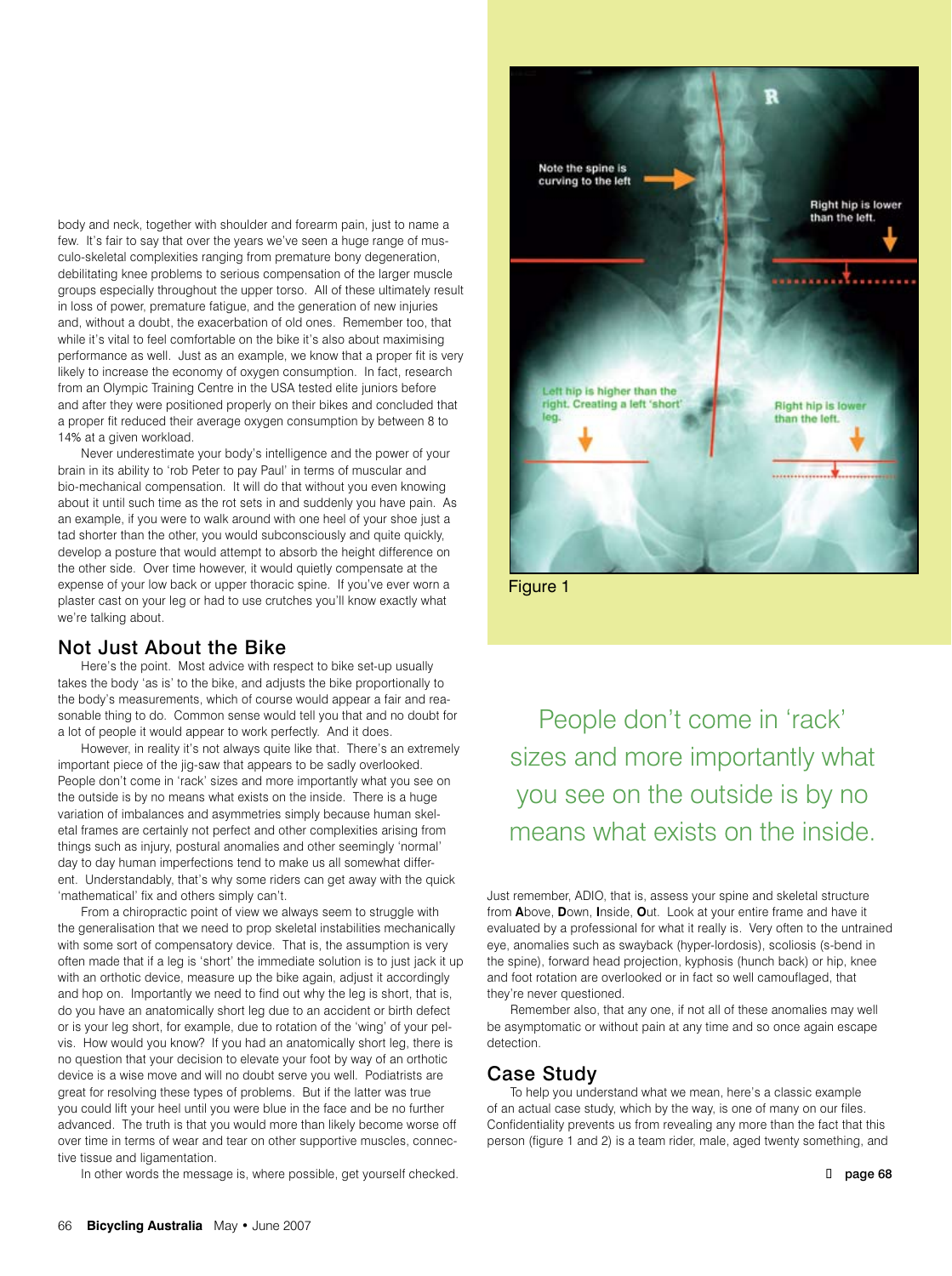## RIDE LIKE THE WARNADA



The striking new CS600 bike computer with 2.4GHz W.I.N.D sensors takes your cycling to a new dimension! The Polar W.I.N.D technology enables the transmission of more data and over an increased range, providing you with more flexible sensor mounting options.

Information is power – the CS600 is delivered with a wireless speed sensor\* and bike mount and is also compatible with wireless cadence\* and the new wireless Power Output Sensor™\*. You choose your sensors and we'll tell you about your body, your ride and your performance!

Plan your cycling sessions on the new Polar ProTrainer 5™ graphical analysis software and SYNC them with your CS600 so that you always have them with you wherever your riding takes you. Follow your cycling sessions with on-screen heart rate and altitude graphing, monitor your training intensity easily with the 5 Polar sports zones and keep track of your percentage gradient up and down hill with the new in-built inclinometer. With a fully customisable, interactive user interface the CS600 enables you to view your critical cycling information on the screen just the way you want it... Real-time wireless cycling information that helps you to RIDE LIKE THE W.I.N.D!

\*CS600 uses W.I.N.D sensors (Wireless Integrated Networking Device)